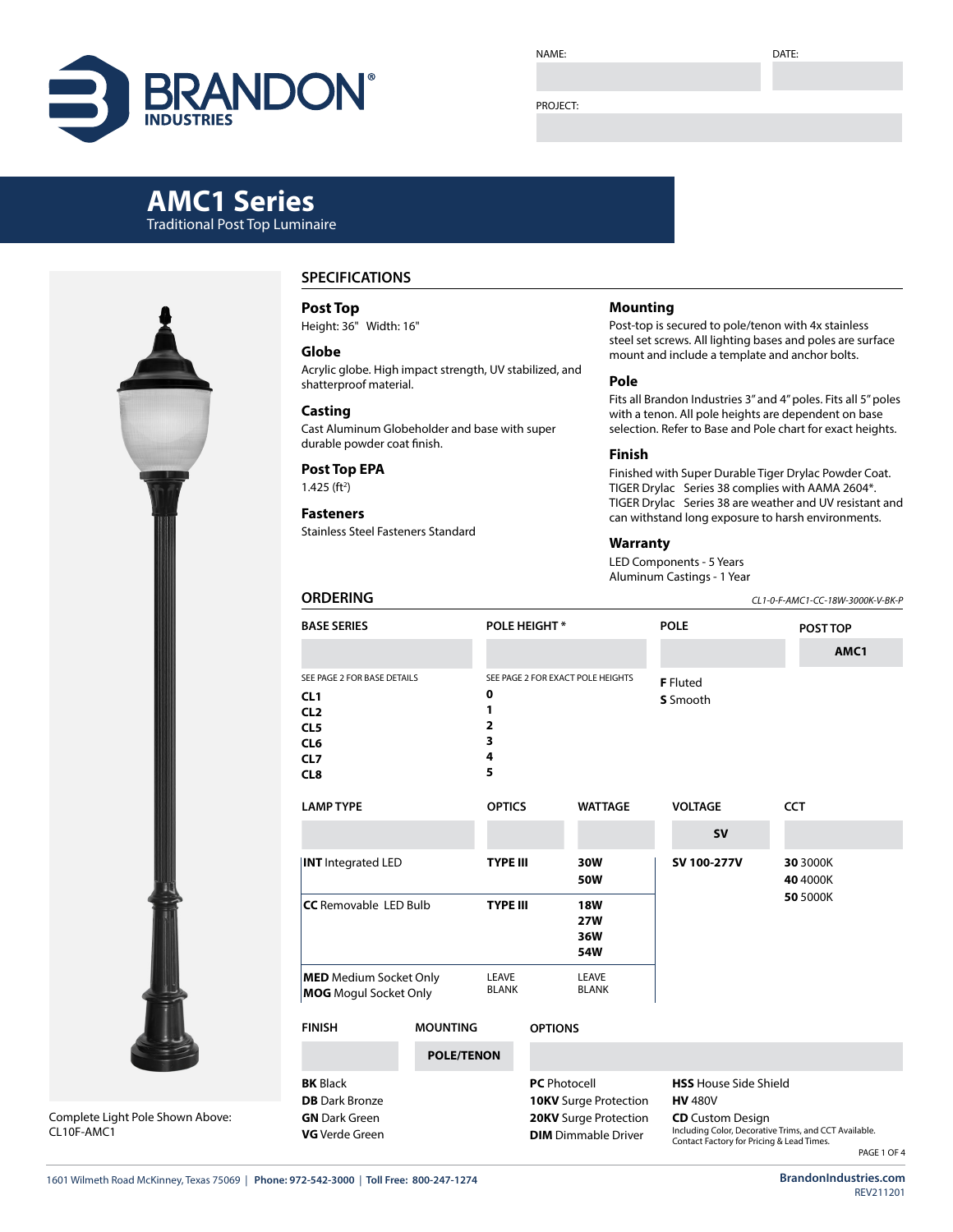

# **ENERGY CHART POLE OPTIONS FLUTED SMOOTH LAMP TYPE WATTAGE LUMEN LM/W INT 30W 3,300 110lm/w INT 50W 5,500 110lm/w CC 18W 2,520 140lm/w CC 27W 3,800 140lm/w CC 36W 5,000 140lm/w CC 54W 7,600 140lm/w**

# **OVERALL COMPLETE UNIT HEIGHT**

| <b>BASE</b>            |                | CL1                | CL <sub>2</sub> | CL <sub>5</sub> | CL <sub>6</sub>    | CL <sub>7</sub> | CL <sub>8</sub> |
|------------------------|----------------|--------------------|-----------------|-----------------|--------------------|-----------------|-----------------|
| <b>POLE DIAMETER</b>   |                | $3^{\prime\prime}$ | 4 <sup>''</sup> | 4 <sup>''</sup> | $4^{\prime\prime}$ | 5"              | 4 <sup>''</sup> |
|                        | $\bf{0}$       | 9'4                | 10'4''          | 9'8''           | 9'10''             | 9'9''           | 9'4''           |
|                        |                | 10'4''             | 11'4''          | 10'8''          | 10'10"             | 10'9''          | 10'4''          |
| <b>BASE &amp; POLE</b> | $\overline{2}$ | 11'4''             | 12'4''          | 11'8''          | 11'10''            | 11'9''          | 11'4''          |
| <b>HEIGHTS</b>         | 3              | 12'4''             | 13'4''          | 12'8''          | 12'10''            | 12'9''          | 12'4''          |
|                        | 4              | 13'4''             | 14'4''          | 13'8''          | 13'10"             | 13'9''          | 13'4''          |
|                        | 5              | 14'4''             | 15'4''          | 14'8''          | 14'10"             | 14'9"           | 14'4''          |

# **BASE OPTIONS**



Qty. (3) – 1/2" Anchor Bolts Access Door – 5.5" tall x 4" wide



Qty. (4) – 3/4" Anchor Bolts Access Door – 9.5" tall x 11" wide



**CL1 CL2 CL5** Qty. (4) – 3/4" Anchor Bolts Access Door – 5" tall x 6" wide



**CL6 CL7 CL8** Qty. (4) – 3/4" Anchor Bolts Access Door – 9.5" tall x 9" wide



Qty. (3) – 3/4" Anchor Bolts Access Door – 9" tall x 9" wide



Qty. (3) – 3/4" Anchor Bolts Access Door – 7" tall x 7" wide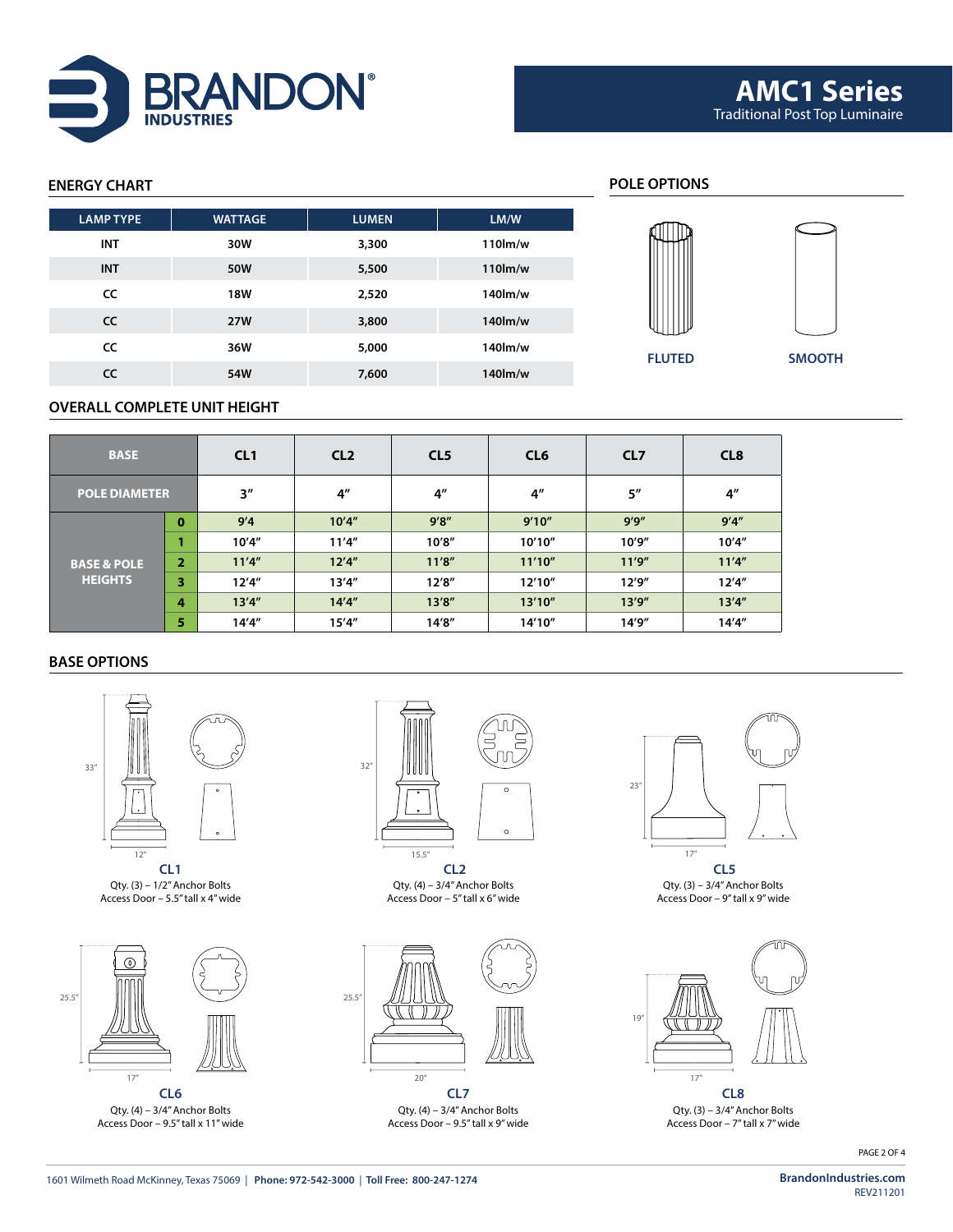

### **EPA DATA - POLE AND BASE**

Maximum Allowable Effective Projected Area (EPA) for wind speed with 3-second gust.

| <b>PRODUCT</b>         |         | <b>BASE</b> |                   |                         | <b>ANCHOR</b> |                    | <b>POLE</b> |        |       | MAX EPA - POST TOP FIXTURE (FT <sup>2</sup> )<br><b>WIND SPEED - MPH</b> |       |       |      |      |      |      |      |  |
|------------------------|---------|-------------|-------------------|-------------------------|---------------|--------------------|-------------|--------|-------|--------------------------------------------------------------------------|-------|-------|------|------|------|------|------|--|
|                        | н       | Hgt         | Dia               | Qty                     | Dia           | OD                 | Wall        | Length | 105   | 110                                                                      | 120   | 130   | 140  | 150  | 160  | 170  | 180  |  |
| <b>CL1 FLUTED POLE</b> |         |             |                   |                         |               |                    |             |        |       |                                                                          |       |       |      |      |      |      |      |  |
| CL10F                  | 9'4''   | 33''        | 12''              | $\overline{\mathbf{3}}$ | 1/2''         | 3''                | 0.125       | 7'0''  | 4.32  | 3.87                                                                     | 3.13  | 2.56  | 2.10 | 1.74 | 1.44 | 1.19 | 0.98 |  |
| CL11F                  | 10'4''  | 33''        | 12"               | $\overline{\mathbf{3}}$ | 1/2''         | 3''                | 0.125       | 8'0''  | 3.63  | 3.23                                                                     | 2.57  | 2.06  | 1.66 | 1.33 | 1.06 | 0.84 | 0.66 |  |
| CL12F                  | 11'4''  | 33''        | 12"               | 3                       | 1/2''         | 3 <sup>n</sup>     | 0.125       | 9'0''  | 3.05  | 2.69                                                                     | 2.10  | 1.64  | 1.27 | 0.98 | 0.74 | 0.54 | 0.37 |  |
| CL13F                  | 12'4''  | 33''        | 12"               | $\overline{\mathbf{3}}$ | 1/2"          | 3''                | 0.125       | 10'0'' | 2.55  | 2.22                                                                     | 1.68  | 1.27  | 0.93 | 0.66 | 0.44 | 0.26 | 0.11 |  |
| CL14F                  | 13'4''  | 33''        | 12"               | $\overline{\mathbf{3}}$ | 1/2"          | 3''                | 0.125       | 11'0'' | 2.11  | 1.81                                                                     | 1.31  | 0.93  | 0.62 | 0.38 | 0.18 | 0.01 |      |  |
| CL15F                  | 14'4''  | 33''        | 12"               | $\overline{\mathbf{3}}$ | 1/2"          | 3 <sup>n</sup>     | 0.125       | 12'0'' |       |                                                                          |       |       |      |      |      |      |      |  |
| <b>CL2 FLUTED POLE</b> |         |             |                   |                         |               |                    |             |        |       |                                                                          |       |       |      |      |      |      |      |  |
| CL <sub>20F</sub>      | 10'4''  | 32''        | 12"               | $\overline{4}$          | 1/2''         | $4''$              | 0.125       | 8'0''  | 7.73  | 6.93                                                                     | 5.64  | 4.63  | 3.83 | 3.18 | 2.65 | 2.22 | 1.85 |  |
| CL <sub>21</sub> F     | 11'4''  | 32"         | 12''              | 4                       | 1/2"          | 4 <sup>n</sup>     | 0.125       | 9'0''  | 6.68  | 5.96                                                                     | 4.79  | 3.88  | 3.16 | 2.57 | 2.10 | 1.70 | 1.37 |  |
| CL <sub>22</sub> F     | 12'4''  | 32"         | 12"               | $\overline{4}$          | 1/2''         | $4^{\prime\prime}$ | 0.125       | 10'0'' | 5.78  | 5.13                                                                     | 4.06  | 3.23  | 2.57 | 2.04 | 1.61 | 1.25 | 0.95 |  |
| CL <sub>23</sub> F     | 13'4''  | 32"         | 12"               | $\overline{4}$          | 1/2"          | $4''$              | 0.125       | 11'0'' | 5.00  | 4.40                                                                     | 3.42  | 2.66  | 2.05 | 1.57 | 1.17 | 0.84 | 0.56 |  |
| CL24F                  | 14'4''  | 32"         | 12''              | $\overline{4}$          | 1/2"          | $4''$              | 0.125       | 12'0'' | 4.31  | 3.75                                                                     | 2.85  | 2.14  | 1.59 | 1.13 | 0.77 | 0.46 | 0.20 |  |
| CL <sub>25F</sub>      | 15'4''  | 32"         | 12"               | $\overline{4}$          | 1/2"          | 4 <sup>n</sup>     | 0.125       | 13'0'' | 3.69  | 3.17                                                                     | 2.33  | 1.68  | 1.16 | 0.74 | 0.39 | 0.11 |      |  |
| <b>CL5 FLUTED POLE</b> |         |             |                   |                         |               |                    |             |        |       |                                                                          |       |       |      |      |      |      |      |  |
| CL50F                  | 9'8''   | 23''        | 17''              | 3                       | 3/4''         | 4 <sup>n</sup>     | 0.125       | 8'0''  | 7.63  | 6.89                                                                     | 5.60  | 4.60  | 3.80 | 3.16 | 2.63 | 2.19 | 1.83 |  |
| CL51F                  | 10'8''  | 23''        | 17''              | $\overline{\mathbf{3}}$ | 3/4''         | 4 <sup>n</sup>     | 0.125       | 9'0''  | 6.57  | 5.92                                                                     | 4.76  | 3.85  | 3.13 | 2.55 | 2.08 | 1.68 | 1.35 |  |
| CL52F                  | 11'8''  | 23''        | 17''              | $\overline{\mathbf{3}}$ | 3/4''         | 4 <sup>n</sup>     | 0.125       | 10'0'' | 5.67  | 5.10                                                                     | 4.03  | 3.21  | 2.55 | 2.02 | 1.59 | 1.23 | 0.93 |  |
| CL53F                  | 12'8''  | 23''        | 17''              | $\overline{\mathbf{3}}$ | 3/4''         | $4''$              | 0.125       | 11'0'' | 4.89  | 4.37                                                                     | 3.40  | 2.64  | 2.03 | 1.55 | 1.15 | 0.82 | 0.54 |  |
| CL54F                  | 13'8''  | 23''        | 17''              | 3                       | 3/4''         | $4''$              | 0.125       | 12'0'' | 4.20  | 3.73                                                                     | 2.83  | 2.12  | 1.57 | 1.12 | 0.75 | 0.44 | 0.19 |  |
| CL55F                  | 14'8''  | 23''        | 17''              | $\overline{\mathbf{3}}$ | 3/4''         | 4 <sup>n</sup>     | 0.125       | 13'0'' | 3.59  | 3.15                                                                     | 2.31  | 1.66  | 1.14 | 0.72 | 0.38 | 0.09 |      |  |
| <b>CL6 FLUTED POLE</b> |         |             |                   |                         |               |                    |             |        |       |                                                                          |       |       |      |      |      |      |      |  |
| CL60F                  | 9'10''  | 25.5''      | 17''              | $\overline{a}$          | 3/4''         | 4 <sup>n</sup>     | 0.125       | 8'0''  | 7.68  | 6.89                                                                     | 5.60  | 4.60  | 3.80 | 3.16 | 2.63 | 2.19 | 1.83 |  |
| CL61F                  | 10'10"  | 25.5''      | 17''              | $\overline{4}$          | 3/4''         | $4''$              | 0.125       | 9'0''  | 6.64  | 5.92                                                                     | 4.76  | 3.85  | 3.13 | 2.55 | 2.08 | 1.68 | 1.35 |  |
| CL62F                  | 11'10"  | 25.5''      | 17''              | 4                       | 3/4''         | 4 <sup>n</sup>     | 0.125       | 10'0'' | 5.74  | 5.10                                                                     | 4.03  | 3.21  | 2.55 | 2.02 | 1.59 | 1.23 | 0.93 |  |
| CL63F                  | 12'10"  | 25.5''      | 17''              | $\overline{4}$          | 3/4''         | 4 <sup>n</sup>     | 0.125       | 11'0'' | 4.97  | 4.37                                                                     | 3.40  | 2.64  | 2.03 | 1.55 | 1.15 | 0.82 | 0.54 |  |
| CL64F                  | 13'10"  | 25.5''      | 17''              | $\overline{4}$          | 3/4''         | 4 <sup>n</sup>     | 0.125       | 12'0'' | 4.28  | 3.73                                                                     | 2.83  | 2.12  | 1.57 | 1.12 | 0.75 | 0.44 | 0.19 |  |
| CL65F                  | 14'10'' | 25.5''      | 17''              | $\overline{4}$          | 3/4''         | 4 <sup>n</sup>     | 0.125       | 13'0'' | 3.66  | 3.15                                                                     | 2.31  | 1.66  | 1.14 | 0.72 | 0.38 | 0.09 |      |  |
| <b>CL7 FLUTED POLE</b> |         |             |                   |                         |               |                    |             |        |       |                                                                          |       |       |      |      |      |      |      |  |
| CL70F                  | 9'10''  | 24''        | 20 <sup>n</sup>   | 4                       | 3/4''         | 5''                | 0.188       | 8'0''  | 17.19 | 15.53                                                                    | 12.81 | 10.69 | 9.01 | 7.65 | 6.54 | 5.62 | 4.85 |  |
| CL71F                  | 10'10"  | 24''        | 20''              | $\overline{4}$          | 3/4''         | 5''                | 1.188       | 9'0''  | 15.17 | 13.66                                                                    | 11.20 | 9.29  | 7.77 | 6.54 | 5.54 | 4.71 | 4.01 |  |
| CL72F                  | 11'10"  | 24''        | 20''              | $\overline{4}$          | 3/4''         | 5''                | 2.188       | 10'0'' | 13.46 | 12.09                                                                    | 9.84  | 8.09  | 6.71 | 5.59 | 4.67 | 3.91 | 3.28 |  |
| CL73F                  | 12'10"  | 24''        | 20''              | $\overline{\mathbf{4}}$ | 3/4''         | $5''$              | 3.188       | 11'0'' | 11.99 | 10.73                                                                    | 8.66  | 7.05  | 5.78 | 4.75 | 3.91 | 3.21 | 2.63 |  |
| CL74F                  | 13'10"  | 24''        | 20''              | $\overline{4}$          | 3/4''         | $5^{\prime\prime}$ | 4.188       | 12'0'' | 10.70 | 9.53                                                                     | 7.62  | 6.14  | 4.96 | 4.00 | 3.22 | 2.58 | 2.04 |  |
| CL75F                  | 14'10"  | 24''        | 20''              | 4                       | 3/4''         | $5''$              | 5.188       | 13'0'' | 9.56  | 8.47                                                                     | 6.70  | 5.31  | 4.21 | 3.33 | 2.60 | 2.00 | 125Q |  |
| <b>CL8 FLUTED POLE</b> |         |             |                   |                         |               |                    |             |        |       |                                                                          |       |       |      |      |      |      |      |  |
| CL80F                  | 9'4''   | 19''        | 17''              | $\overline{\mathbf{3}}$ | 3/4''         | $4''$              | 0.125       | 8'0''  | 7.63  | 6.85                                                                     | 5.56  | 4.56  | 3.77 | 3.13 | 2.60 | 2.17 | 1.81 |  |
| CL81F                  | 10'4''  | 19''        | $17''$            | $\overline{\mathbf{3}}$ | 3/4''         | 4 <sup>n</sup>     | 0.125       | 9'0''  | 6.60  | 5.89                                                                     | 4.73  | 3.82  | 3.11 | 2.53 | 2.05 | 1.66 | 1.33 |  |
| CL82F                  | 11'4''  | 19''        | 17''              | $\overline{\mathbf{3}}$ | 3/4''         | 4 <sup>n</sup>     | 0.125       | 10'0'' | 5.71  | 5.06                                                                     | 4.01  | 3.18  | 2.53 | 2.00 | 1.57 | 1.21 | 0.91 |  |
| CL83F                  | 12'4''  | 19''        | 17''              | $\overline{\mathbf{3}}$ | 3/4''         | 4 <sup>n</sup>     | 0.125       | 11'0'' | 4.94  | 4.34                                                                     | 3.37  | 2.61  | 2.01 | 1.53 | 1.13 | 0.80 | 0.53 |  |
| CL84F                  | 13'4''  | 19''        | 17''              | $\overline{\mathbf{3}}$ | 3/4''         | 4 <sup>n</sup>     | 0.125       | 12'0'' | 4.25  | 3.70                                                                     | 2.80  | 2.10  | 1.55 | 1.10 | 0.73 | 0.43 | 0.17 |  |
| CL85F                  | 14'4''  | 19''        | 17''              | $\overline{\mathbf{3}}$ | 3/4''         | 4 <sup>n</sup>     | 0.125       | 13'0'' | 3.64  | 3.13                                                                     | 2.29  | 1.64  | 1.12 | 0.70 | 0.36 | 0.08 |      |  |
| <b>NOTES</b>           |         |             | <b>SCTAA DOO1</b> |                         | TTF/2I        |                    |             |        |       |                                                                          |       |       |      |      |      |      |      |  |

1. The pole material is aluminum extrusion per ASTM B221 alloy 6005 Temper T5 (35 ksi yield strength min, 15 ksi at welds per Table A.3.5 of the Aluminum Design Manual, 2010).

2. The pole is welded onto a cast aluminum base. Construction of the pole is continuous, with the exception of AB4, which requires a hand hole.

3. The maximum allowable EPA for signage is derived from: • The maximum allowable bending stress at the welded jointbetween the pole and the base,

• The maximum deflection at the top end of the pole being ≤ 5% of the exposed pole length with a 100-lb

force applied at the top of pole, and

• The projected area of pole and sign combined.<br>A The geometric center of the light fixture area is along the centerline of the light pole (i.e. symmetric wind loading)<br>and centered at height, H plus half of the fixture h

5. The fixture is defined as the structure mounted to the top of the light pole. 6. The fixture height is assumed to be 38 in.

7. Pole bases and anchorage are to be engineered by others. 8. Reference ASCE 7-10 for wind forces. Exposure C category. Consult ASCE 7-10 for basic wind speeds in the

desired site locations. 9. The lights are not located near ridges, escarpments, or axisymmetric hills. Consult with an engineer for these

applications. 10. Local codes and standards applied by others.

11. View the wind zone map of the US here: [BrandonIndustries.com/EPA-Wind/](http://BrandonIndustries.com/EPA-Wind/)

PAGE 3 OF 4